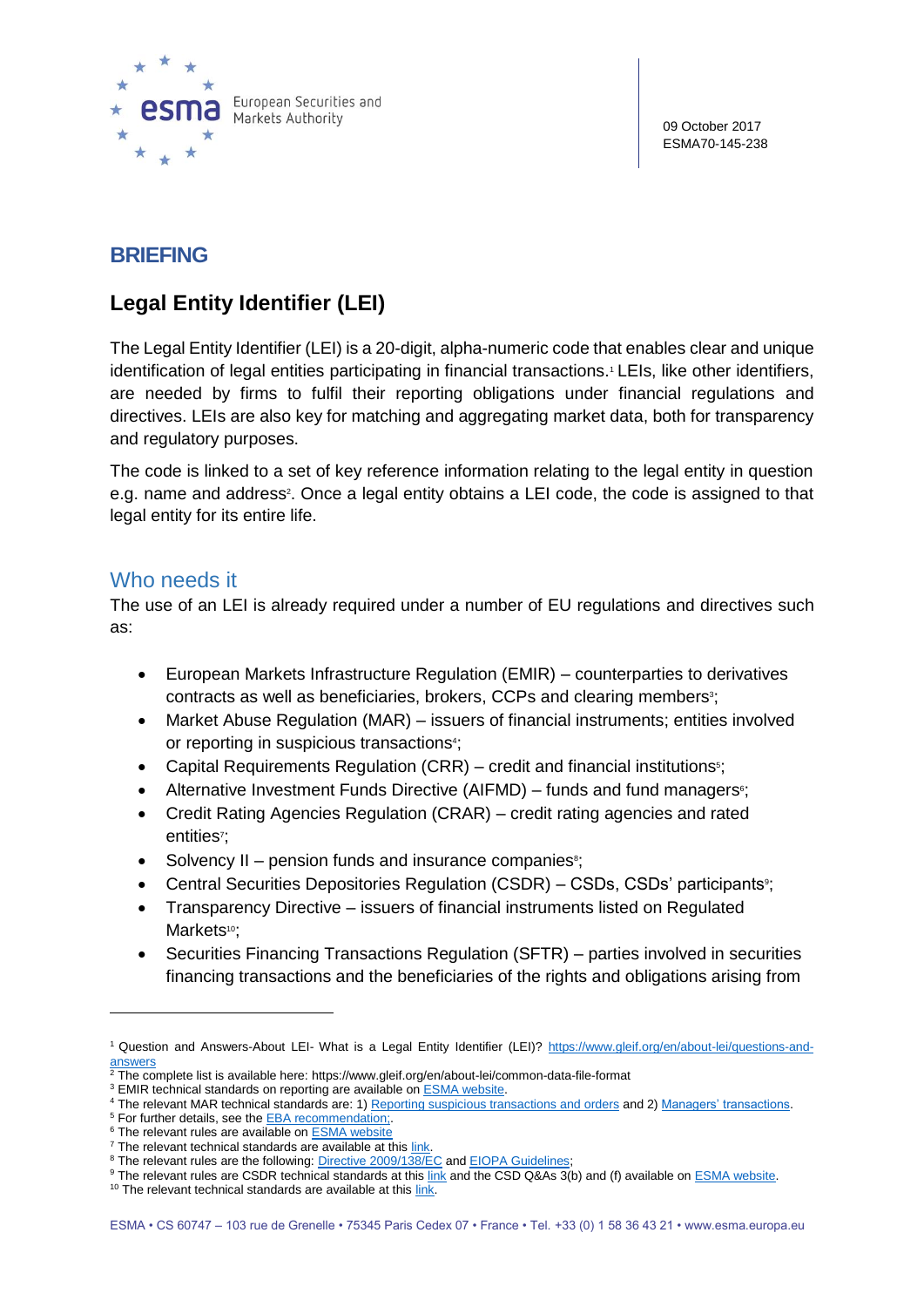

these<sup>11</sup>:

- Prospectus Regulation issuers of securities offered to the public or admitted to trading on a regulated market situated or operating within a EU member state<sup>12</sup>; and
- Markets in Financial Instruments Directive II [\(MiFID II\)/Markets in Financial](https://www.emissions-euets.com/mifidii-general-information)  [Instruments Regulation \(MiFIR\)](https://www.emissions-euets.com/mifidii-general-information) – see dedicated section below.

In addition, the use of the LEI is required or are in the process of being implemented by other regulators, including those in the US, Canada and Asia-Pacific<sup>13</sup>.

## Who can apply for it

Any legal entity can apply for an LEI.

The term *legal entity* includes, but is not limited to, unique parties that are legally or financially responsible for the performance of financial transactions, or have the legal right in their jurisdiction to enter independently into legal contracts, regardless of whether they are incorporated or constituted in some other way e.g. trust, partnership, contractual. It excludes natural persons, but includes individuals acting in a business capacity $4$ . It also includes governmental organisations and supranationals<sup>15</sup>.

#### Why is it important

The LEI provides a unique identifier for all entities participating in financial transactions that can also be used on a cross border basis, through a free and open database updated on a daily basis. This common framework is crucial to identifying clearly each exposure for risk management of financial transactions, to create transparency, and conduct market surveillance.

The use of the LEI also [generates tangible benefits for businesses](https://www.gleif.org/en/about/our-vision) including simplified regulatory reporting; database management free of charges; more accurate calculation of counterparty exposures; improved risk management; and increased operational efficiencies.

In this context, the LEI will provide benefits in terms of costs and new business opportunities, as a reliable, open, standardised, and high quality legal entity reference data shared across the market place<sup>16</sup>.

## How to obtain the LEI

Obtaining an LEI is straightforward. An interested entity should contact the preferred LEI issuing organisation (*LEI issuer*, also known as *Local Operating Unit*). The list of LEI issuers

<sup>&</sup>lt;sup>11</sup> The relevant technical standards are available at thi[s link.](http://eur-lex.europa.eu/legal-content/EN/TXT/PDF/?uri=CELEX:32015R2365&from=EN)

<sup>12</sup> [http://eur-lex.europa.eu/legal-content/EN/TXT/PDF/?uri=CELEX%3A32017R1129&from=EN.](http://eur-lex.europa.eu/legal-content/EN/TXT/PDF/?uri=CELEX%3A32017R1129&from=EN)

<sup>&</sup>lt;sup>13</sup> Overview of all regulatory requirements concerning the LEI is available on th[e LEI Regulatory Oversight Committee website.](http://www.leiroc.org/lei/uses.htm) <sup>14</sup> [http://www.leiroc.org/publications/gls/lou\\_20150930-1.pdf](http://www.leiroc.org/publications/gls/lou_20150930-1.pdf)

<sup>15</sup> General information about ISO 17442:<https://www.iso.org/standard/59771.html>

<sup>&</sup>lt;sup>16</sup> Our Vision: One Identity Behind Every Busines[s https://www.gleif.org/en/about/our-vision](https://www.gleif.org/en/about/our-vision)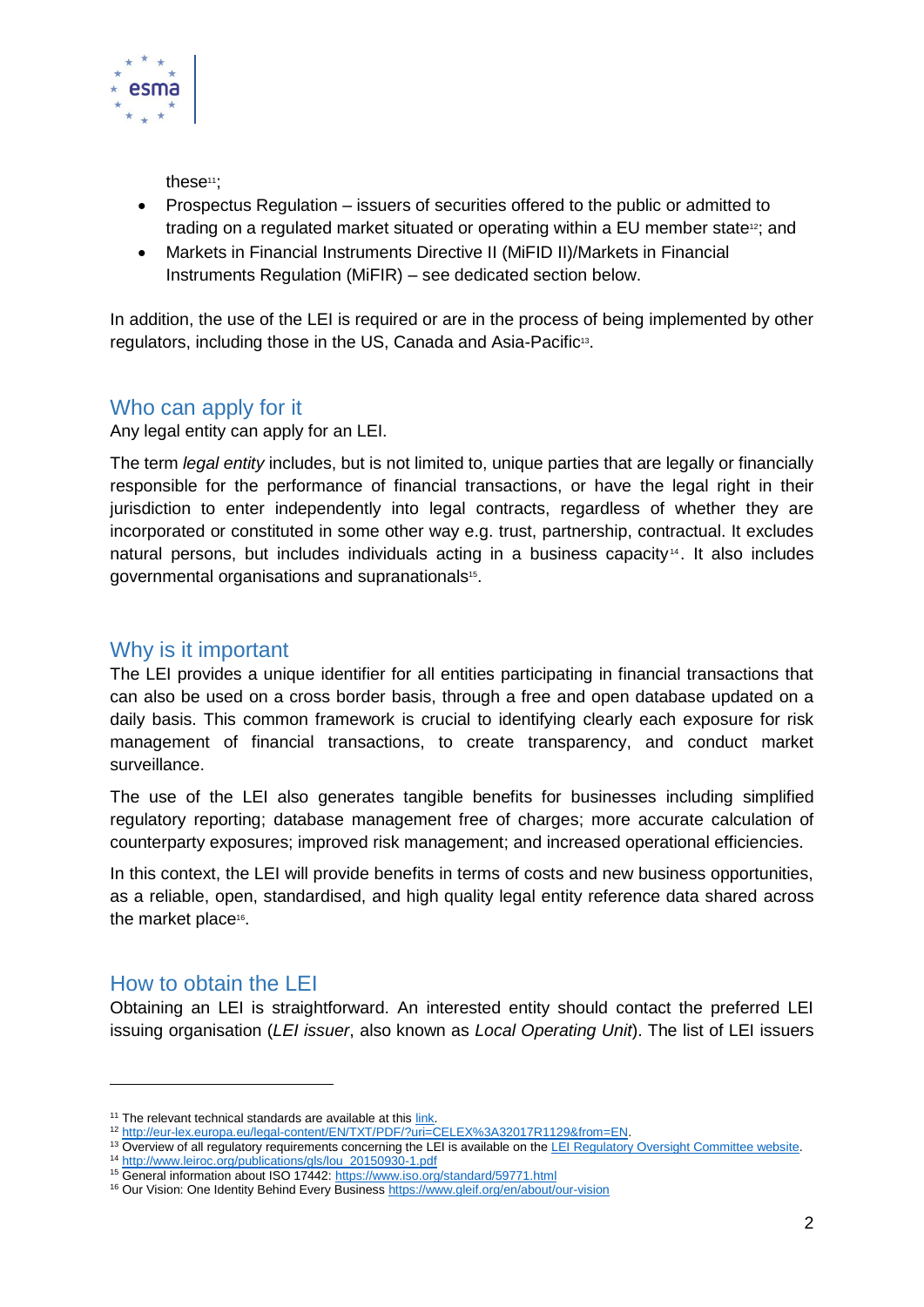

is available on the [Global LEI Foundation \(GLEIF\) website.](https://www.gleif.org/en/)

The LEI data is registered and regularly verified according to protocols and procedures established by the [LEI Regulatory Oversight Committee](https://www.gleif.org/en/about/governance/lei-regulatory-oversight-committee-lei-roc) (LEI ROC), a group of public authorities from around the globe established in January 2013 to coordinate and oversee the framework of legal entity identification. GLEIF acts as the operational arm of the LEI ROC, making available, free of charge, the only global online source that provides the legal entity reference data<sup>17</sup>. A [search function i](https://www.gleif.org/lei/search)s available where users can check if an entity has an LEI, or access the reference data associated with an LEI<sup>18</sup>.

It should be noted that a legal entity is not obliged to use an LEI issuer from its own country. Legal entities are free to choose their preferred LEI issuer based on their own specific needs and costs considerations. The costs of an LEI vary depending on the LEI issuer; however, each LEI issuer is obliged to operate on a cost recovery basis; the fee charged by the LEI issuer is also limited by competition with all other LEI issuers. Furthermore, to streamline the issuance of LEIs, the GLEIF has introduced the concept of the *Registration Agent*. A Registration Agent helps legal entities to access the network of LEI issuing organisations responsible for performing LEI issuance and related services. More information about this facility is available [here.](https://www.gleif.org/en/about-lei/how-to-get-an-lei-find-lei-issuing-organizations/registration-agents)

After having chosen the LEI issuer, the applying entity should submit a request to that issuer, provide the legal entity reference data, including address, name, legal form and ultimate parent owner of the entity (greater than 50% ownership), verify its submission and pay for the LEI code.

After the above steps are completed, an LEI is issued within 24 to 48 hours depending on the LEI issuer.

To ensure that the reference data related to its own LEI code is up-to-date, each legal entity is asked to pay an annual maintenance fee.

#### Requirements under MiFIR

The Markets in Financial Instruments Requlation (MiFIR)<sup>19</sup>, introduces requirements for a number of various entities to be identified through the LEI:

- investment firms that execute transactions in financial instruments;
- the clients (buver, seller) on whose behalf the investment firm executes transactions, when the client is a legal entity;
- the client of the firm on whose behalf the trading venue is reporting under MIFIR Article 26.5, when the client is a legal entity;
- the person who makes the decision to acquire the financial instrument, when this

 $\overline{a}$ 

<sup>17</sup> Link t[o Centralised database of LEIs](https://www.gleif.org/en/services/gleif-services/access-lei-data)

<sup>18</sup> [https://www.gleif.org/en/lei/search#](https://www.gleif.org/en/lei/search)

<sup>19</sup> COMMISSION DELEGATED REGULATION (EU) 2017/590 with regard to regulatory technical standards for the reporting of transactions to CAs. Available at the following [link](http://eur-lex.europa.eu/legal-content/EN/TXT/?uri=uriserv:OJ.L_.2017.087.01.0449.01.ENG&toc=OJ:L:2017:087:TOC) ; COMMISSION DELEGATED REGULATION (EU) 2017/580 with regard to regulatory technical standards for the maintenance of relevant data relating to orders in financial instruments. Available at the followin[g link;](http://eur-lex.europa.eu/legal-content/EN/TXT/?uri=uriserv:OJ.L_.2017.087.01.0193.01.ENG&toc=OJ:L:2017:087:TOC) and COMMISSION DELEGATED REGULATION (EU) 2017/586 with regard to regulatory technical standards for the data standards and formats for financial instrument reference data <...>. Available at the following [link](http://eur-lex.europa.eu/legal-content/EN/TXT/PDF/?uri=CELEX:32017R0585&from=EN)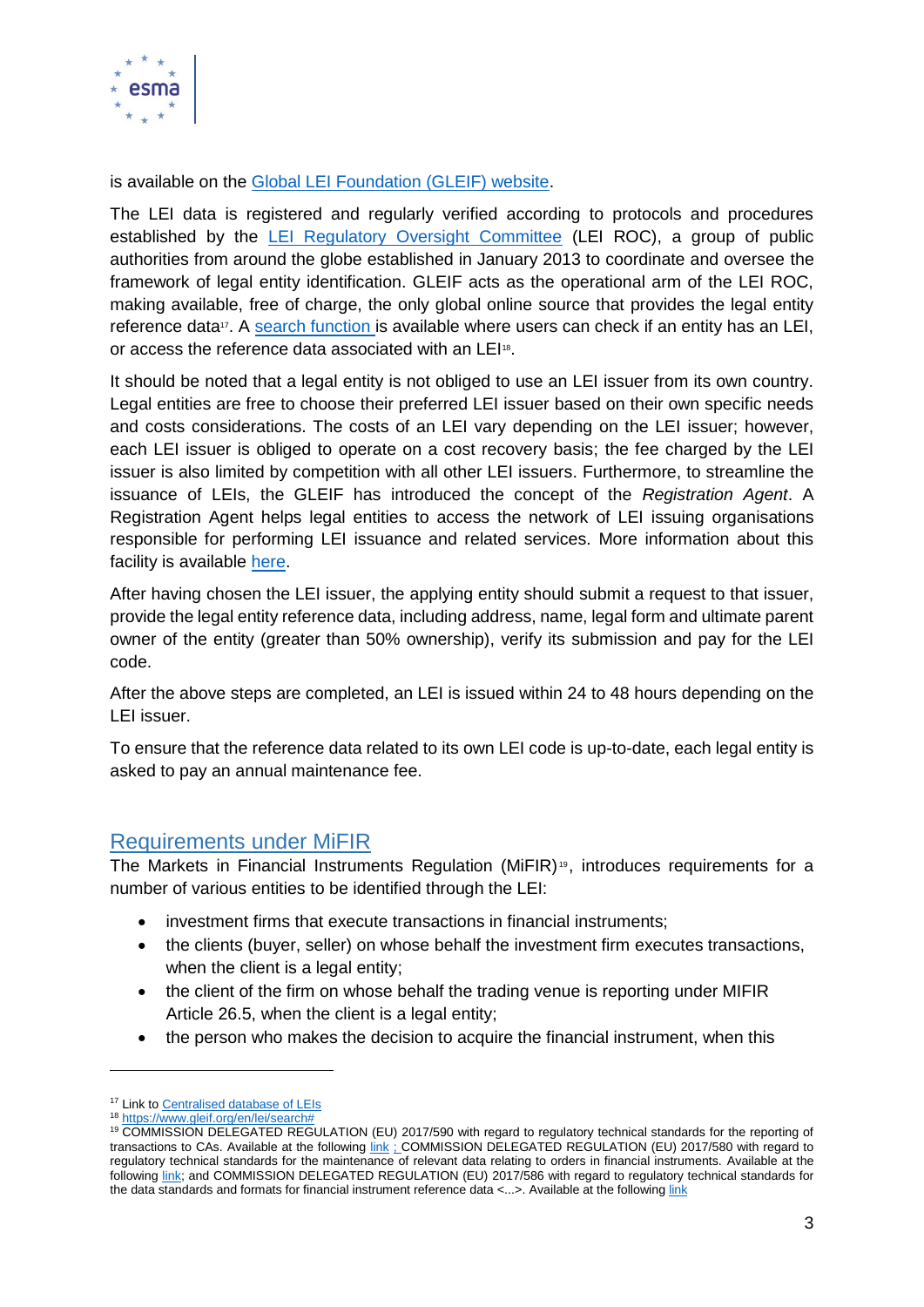

person is a legal entity e.g. this includes investment managers acting under a discretionary mandate on behalf of its underlying clients<sup>20</sup>;

- the firm transmitting the order;
- $\bullet$  the entity submitting a transaction report (i.e. trading venue, ARM, investment firm); and
- the issuer of any financial instrument listed and/or traded on a trading venue

The above entities will need to be identified with an LEI even if they had no previous legal obligation to obtain one and regardless of where they are operating or legally based.

An investment firm reporting under MiFIR Article 26 should have appropriate arrangements in place in order to collect and verify the LEI of its client before the transaction takes place. In particular, investment firms have to ensure that the length and construct of the code are compliant with the ISO 17442 standard, that the code is included in the Global LEI database and that it pertains to the client concerned.

A client who is a legal entity or structure, including a charity or trust, need to make arrangements to obtain an LEI code if it wants the investment firm to continue to act on its instructions or make a decision to trade on its behalf from 3 January 2018 onwards.

An operator of a trading venue reporting under MiFIR Article 27 should have appropriate arrangements in place in order to collect and verify the LEI of the issuer of the financial instrument admitted to trading or traded on its venue. In particular, operators of trading venues have to ensure that the length and construct of the code are compliant with the ISO 17442 standard, that the code is included in the Global LEI database and that it pertains to the issuer concerned.

The LEI of the issuer of the financial instrument is crucial for market surveillance. The LEI code is needed to determine which national supervisor is responsible for monitoring the market activity in relevant instruments such as bonds and derivatives. For these instruments, MiFIR says that the responsible supervisor should be the one where the registered office of the issuer is located; the information about the location of the registered office is only available in the LEI reference data. The lack of the LEI or the incorrect LEI for a given financial instrument would mean that it will not be possible to establish which supervisor is responsible for that instrument or that the instrument will be assigned to the wrong supervisor. For this reason, ESMA does not accept any solution that would waive or mitigate the obligation to report this information.

Both investment firms and operators of Trading Venues are not required under MiFIR to ensure that the reference data pertaining to client's or issuer's LEIs is up-to-date. However, investment firms and operators of trading venues must ensure that their own LEIs reference data are kept up to date.

# Further information

 $\overline{a}$ 

For LEI:<https://www.gleif.org/en> and<https://www.leiroc.org/>

 $^{20}$  For more practical examples of entities involved in MiFIR reporting the ESMA guidelines on transaction reporting, order record keeping and clock synchronisation should be consulted: https://www.esma.europa.eu/sites/default/files/library/2016- 1452\_guidelines\_mifid\_ii\_transaction\_reporting.pdf